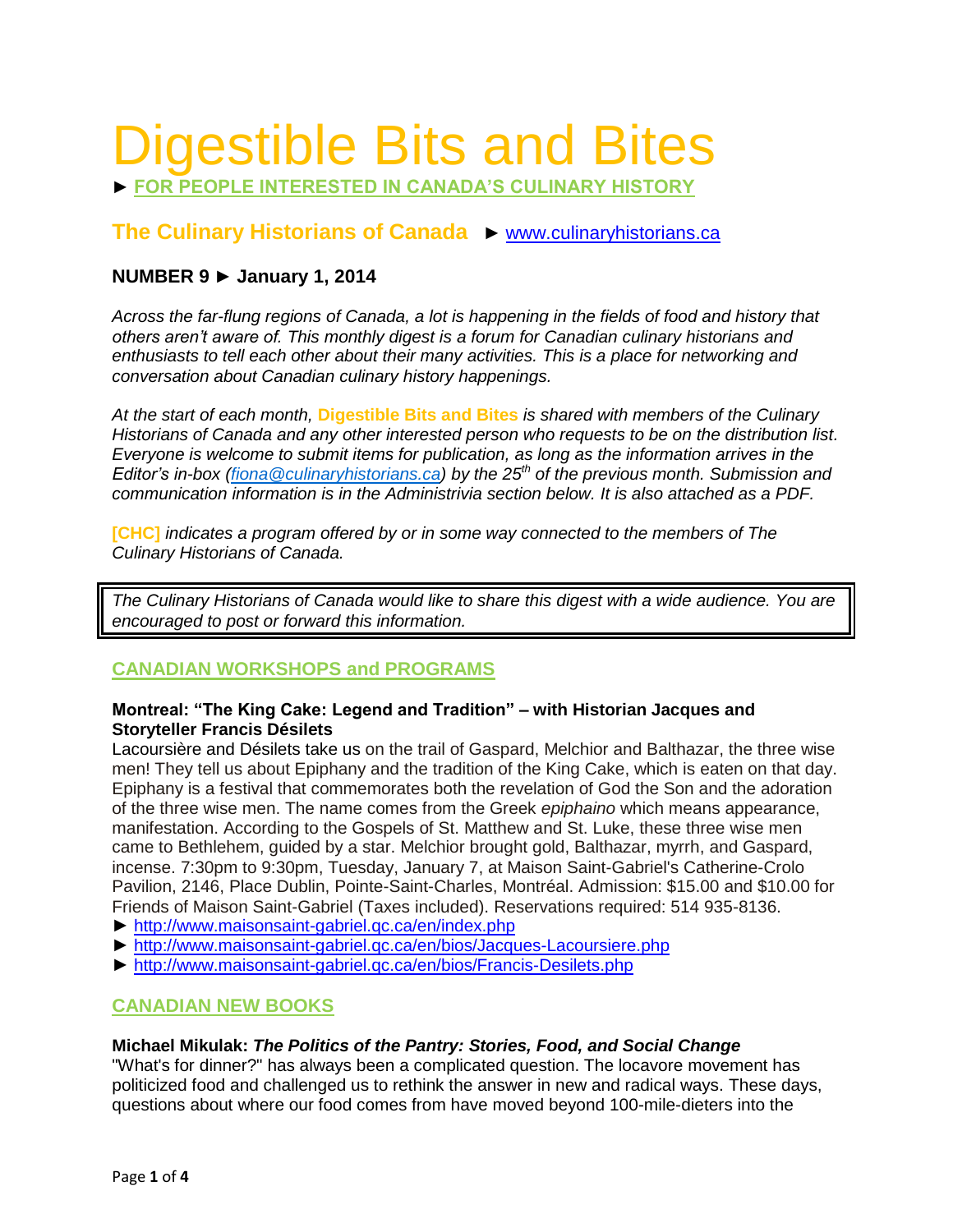mainstream. Celebrity chefs Jamie Oliver and Alice Waters, alternative food gurus such as Michael Pollan, and numerous other popular and academic commentators have all talked about the importance of understanding the sources and transformation of food on a human scale. An innovative blend of academic analysis, poetic celebration, and autobiography, *The Politics of the Pantry* provides anyone interested in the future of food and the emergence of a green economy with a better understanding of how what we eat is transforming the world. Michael Mikulak is a postdoctoral fellow at Virginia Tech, adjunct faculty at McMaster and Wilfrid Laurier universities, and an aspiring small-scale farmer and food activist in Hamilton, Ontario. McGill-Queen's Press.

- ► [www.michaelmikulak.com/blog](http://www.michaelmikulak.com/blog)
- ► [www.mqup.ca](http://www.mqup.ca/)

# **CANADIAN BLOGS AND WEBSITES**

## **Cape Breton: "Dining Out With History"**

Jan Feduck: "My love for historic food began the day I was laced into a blouse and donned a long wool skirt at Fortress Louisbourg on Cape Breton Island on Canada's east coast. I had asked to work with interpretive staff for the day and was hoping to stroll the cobblestones in elegant finery of the upper class. Instead the decision was made to dress me as a servant to work in the kitchen of the Engineer as if in the year 1759, baking bread and cooking a chicken over an open hearth fire on a hot summer day. At the end of the day, I was hooked on historic cookery."

► <http://diningoutwithhistory.com/about/>

# **CANADIAN AWARDS AND CONTESTS**

#### **2013 Honorable Mention for John Bullen Prize from Canadian Historical Association**

**[CHC]** Member Ian Mosby's PhD thesis, "'Food Will Win the War': The Politics and Culture of Food and Nutrition During the Second World War," has been acknowledged with an Honourable Mention for the John Bullen Prize which recognizes the outstanding PhD thesis on a historical topic submitted in a Canadian university. (History Department, York University, 2012) The CHA's citation reads: "Ian Mosby through a challenging study of nutrition during the Second World War, contributes significantly to the history of the welfare state, but also to the history of ideas and expertise. From a corpus of diverse sources, it addresses the home front very broadly, from multiple points of view. Written a lively and engaging style, in addition to being a wonderful example of the use of iconographic sources, this thesis will certainly attract a readership beyond the historical profession.

- ►<http://www.cha-shc.ca/en/>
- ►<http://www.cha-shc.ca/?lid=H9J5P-YPWEF-7KXMP>
- ►<http://www.ianmosby.ca/>

# **CANADIAN CALLS FOR PAPERS**

## *Canadian Journal on Urban Research* **on "Food and the City"**

This announcement serves as a call for submissions for a special issue of *Canadian Journal of Urban Research* in Spring 2015 that focuses on food and the city. The issue will contain research articles that consider the food system, production, desert, consumption, and accessibility. Manuscripts may consider any aspect of food (production, system, consumption, etc.), the relationship between in-store food offerings and neighbourhood level socio-economic, local food planning, food and potential risks (water shortages, climate change), food programs for the homelessness, food policies such as the "100 miles" and "slow food" movement, flow of food from the local, national and global perspective. Manuscripts should be jargon-free, 6000–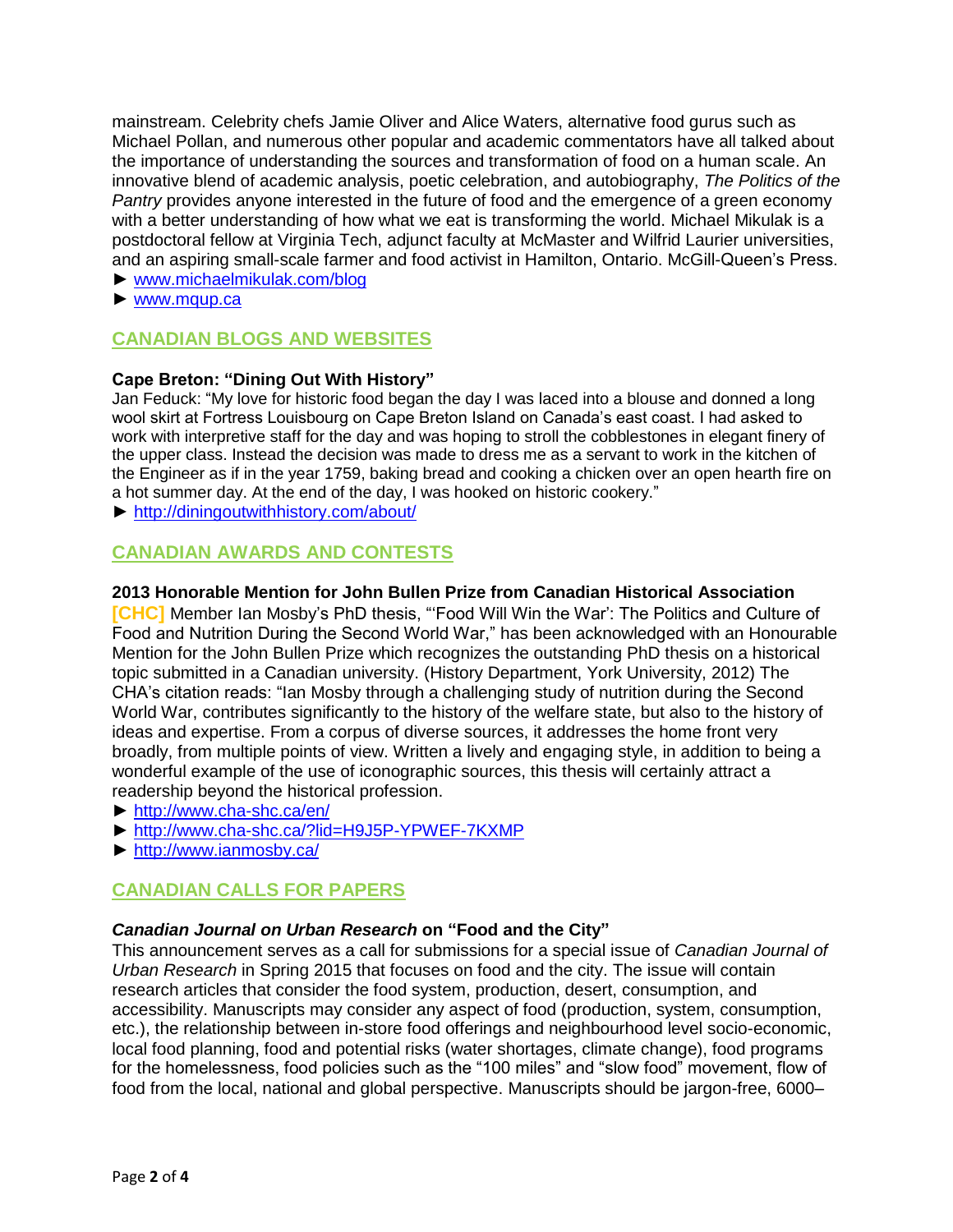7000 words, have a solid foundation in relevant theory and literature. All manuscripts MUST adhere to the submission guidelines. Please direct all inquiries to the Principal Editor, Dr. Marc Vachon, Chair of Geography Dept., University of Winnipeg. (204) 786-9451. Deadline for manuscript submission: March 15, 2014.

- ►<http://www.uwinnipeg.ca/index/ius-canadian-journal-of-urban-research>
- ► [m.vachon@uwinnipeg.ca](mailto:m.vachon@uwinnipeg.ca)

► [http://www.uwinnipeg.ca/index/cms-filesystem-action/pdfs/ius/cjur-authors-guidelines-](http://www.uwinnipeg.ca/index/cms-filesystem-action/pdfs/ius/cjur-authors-guidelines-2012.pdf)[2012.pdf](http://www.uwinnipeg.ca/index/cms-filesystem-action/pdfs/ius/cjur-authors-guidelines-2012.pdf)

#### **Call for Proposals: Demeter Press – "Mothers and Food"**

Demeter Press is the first book publisher focused specifically on the topic of mothering / motherhood. We are an independent feminist press committed to publishing peer-reviewed scholarly work, fiction, poetry, and creative non-fiction by and about mothers, mothering and family issues. The press is named in honour of the [Goddess Demeter,](http://www.demeterpress.org/#demeter) herstory's most celebrated empowered and outraged mother. The purpose of this proposed edited volume is to explore the connections between mothers, motherhood and mothering, and the production, storage, preparation, consumption and appreciation of food. We welcome perspectives from a variety of disciplines. Cross-cultural, historical and comparative work is encouraged. Submission Guidelines: Abstract of 300 words. Please include a 50-word biography. Deadline for abstracts is February 1, 2014. Completed manuscripts not exceeding 3750 words will be due September 1, 2014, and should conform to MLA guidelines. Acceptance is contingent and will depend upon the strength and fit of the final piece. Please send submissions and inquiries directly to both editors below: Dr. Florence Pasche Guignard and Dr. Tanya M. Cassidy.

- ► [Florence.PascheGuignard@utoronto.ca](mailto:Florence.PascheGuignard@utoronto.ca)
- ► [Tanya.Cassidy@nuim.ie](mailto:Tanya.Cassidy@nuim.ie)
- ► [www.demeterpress.org](http://www.demeterpress.org/)

**\* \* \***

## **INTERNATIONAL CONFERENCES OF INTEREST**

#### **University of North Carolina: "Atlantic World Foodways: The Carolina Lowcountry, Africa, Italy, and Spain"**

An International, Interdisciplinary Conference Featuring Scholars and Chefs Presented by the Atlantic World Research Network, January 30–February 2, 2014**.** The University of North Carolina at Greensboro, Elliott University Center**.** The AWRN, in partnership with Quaintance-Weaver Restaurants and Hotels and specialty grocer The Fresh Market, presents a unique feast of ideas and food – an international and interdisciplinary conference exploring four great transatlantic foodways: Carolina Lowcountry, African, Italian, and Spanish / Latin American. Featuring famed food scholars and leading chefs, our conference will bring together inquiring minds and discerning palates as we ask how transatlantic contact combined and transformed old foodways, and how those foodways have transformed us all. Conference activities will include multiple themed tasting dinners and distinctive foodways demonstrations by featured chefs, and our exciting venues will include Greensboro's *Proximity*, America's greenest hotel, which proves that sustainability, beauty, and comfort can all share the same address.

- ► <http://www.uncg.edu/eng/awrn/>
- ► African Foodways [January 30-31, 2014](http://www.uncg.edu/eng/awrn/Atlantic%20World%20Foodways.African%20Foodways-1.pdf)